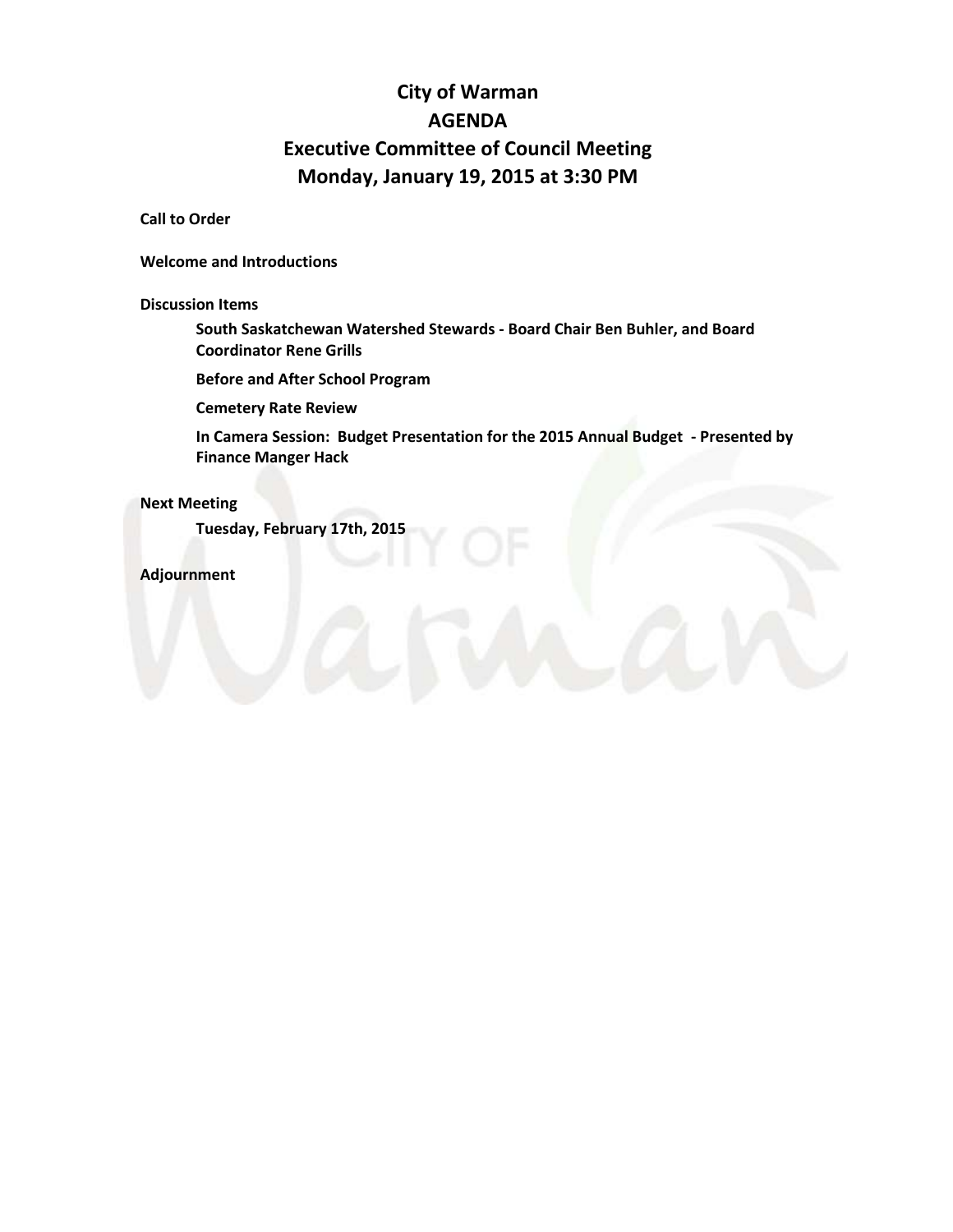

**Warman Memorial Gardens Rate Review (2)**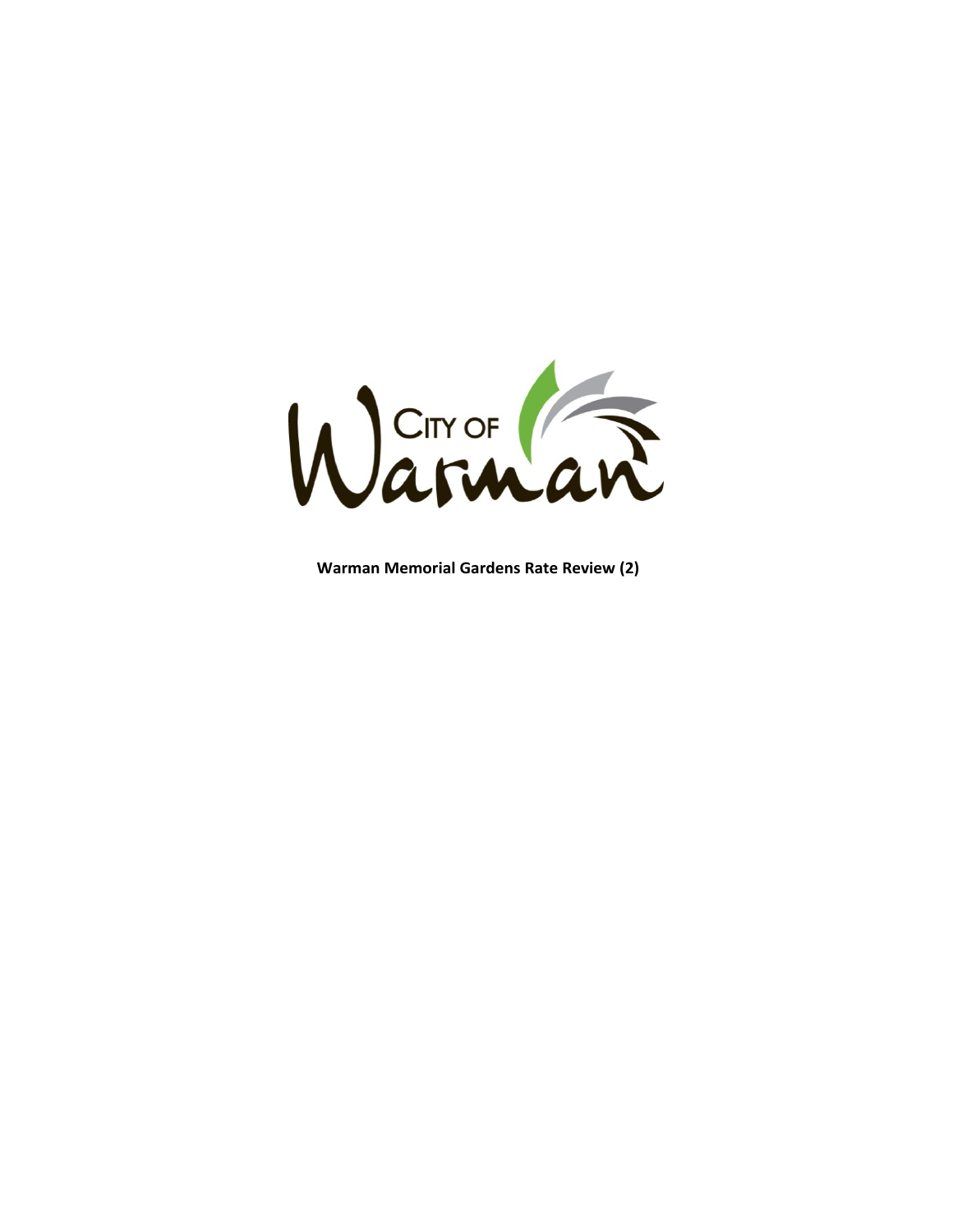#### **1.0 Executive Summary**

Administration presented a revised rate structure for Warman Memorial Gardens to the Environmental Health and Wellness Committee and Council in December 2014. The Committee and Council were in favour of increasing the rates to cover the projected capital cost of construction; however, administration was tasked with reviewing some additional options.

#### **2.0 Capital Cost Recovery**

Warman Memorial Gardens Phase I has 628 full grave sites and 96 cremation plots. Assuming that the majority of plots are sold to residents, estimated revenue from plot sales is \$338,000 (628 Plots at \$500 and 96 Cremation Plots at \$250). This would leave \$207,116 to be covered by tax payers (\$545,116 estimated cost less \$338,000 in plot sale revenue). In order to have plot sales cover the construction cost of Warman Memorial Gardens an increase of 61.28% is required.

#### **3.0 Original Proposed Fee Structure**

| Item                                     | <b>Current Charge</b> | <b>Proposed Charge</b> | <b>Percentage Increase</b> |
|------------------------------------------|-----------------------|------------------------|----------------------------|
| <b>Resident Cemetery Plot</b>            | \$500                 | \$810                  | 62.00%                     |
| <b>Resident Cremation Plot</b>           | \$250                 | \$405                  | 62.00%                     |
| Resident Child Plot                      | \$150                 | \$243                  | 62.00%                     |
| <b>Resident Infant Plot</b>              | \$150                 | \$100                  | $-33.33%$                  |
| Resident Columbarium (Top Row)           | \$1,000               | \$1,620                | 62.00%                     |
| <b>Resident Columbarium (Bottom Row)</b> | \$850                 | \$1,377                | 62.00%                     |
| Non-Resident Cemetery Plot               | \$750                 | \$1,200                | 60.00%                     |
| Non-Resident Cremation Plot              | \$280                 | \$800                  | 185.00%                    |
| Non-Resident Child                       | \$350                 | \$500                  | 42.86%                     |
| Non-Resident Infant                      | \$350                 | \$250                  |                            |
| Non-Resident Columbarium (Top)           | \$1,000               | \$2,000                | 100.00%                    |
| Non-Resident Columbarium (Bottom)        | \$850                 | \$2,000                | 135.29%                    |
| <b>Cremation Remains Internment</b>      | \$240                 | \$240                  | -                          |
| Perpetual Care (In Addition to Above)    | \$100                 | \$150                  | 50.00%                     |

The original recommended changes to the current fee structure are as follows:

Although impossible to determine what the final surplus will be when all plots are sold, due to different scenarios regarding plot sales, administration has conducted an estimate based on two likely scenarios:

Both scenarios include a total of 724 plots (628 regular plots and 96 cremation plots), split amongst the different categories. Both scenarios include a majority of sales to Resident Cemetery Adult Plots.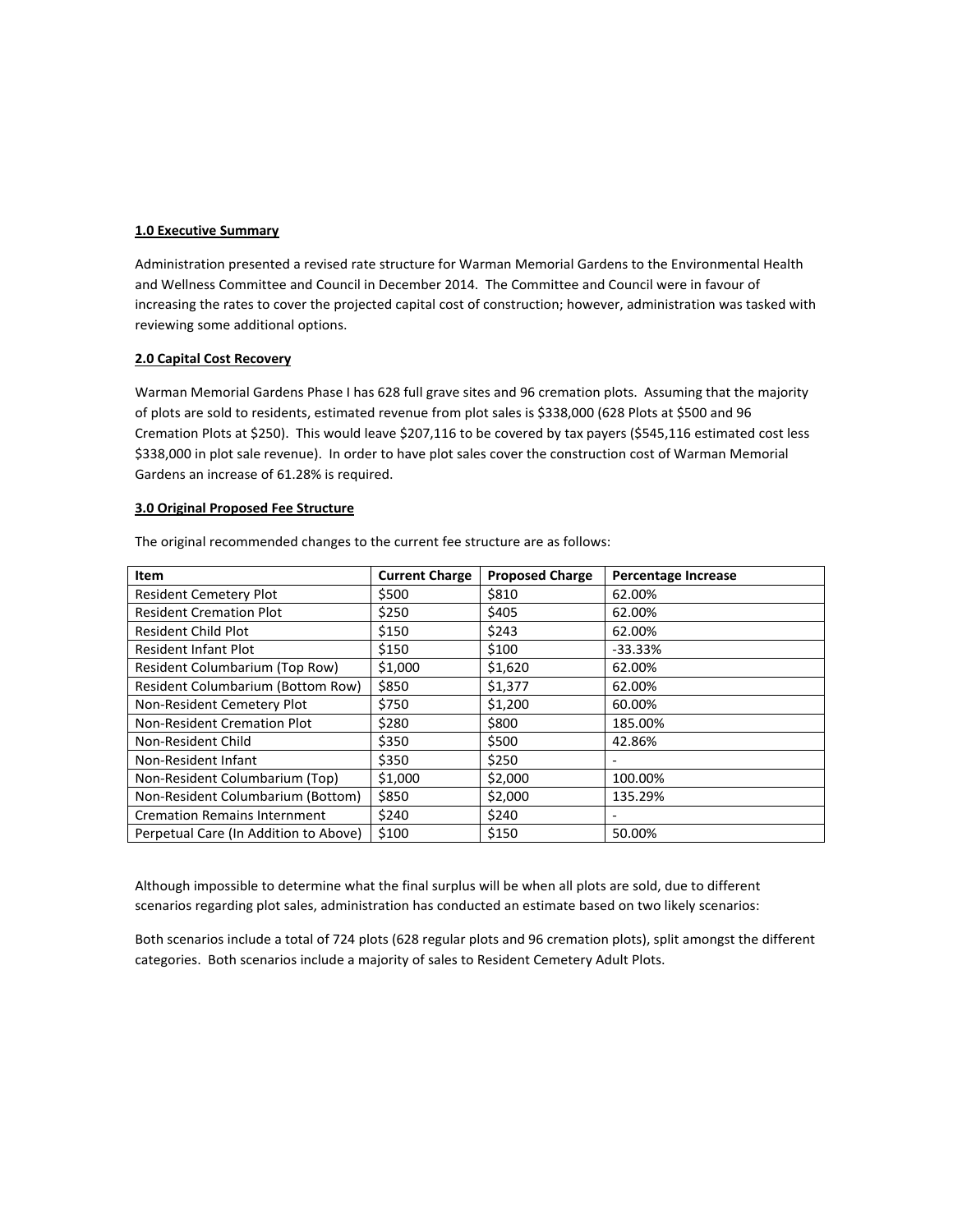| Option #1 - Original Proposal Scenario #1 |               |                       |         |  |
|-------------------------------------------|---------------|-----------------------|---------|--|
| <b>Plot Type</b>                          | <b>Number</b> | <b>Rate Option #1</b> | Revenue |  |
| <b>Resident Cemetery Plot</b>             | 440           | 810                   | 356,076 |  |
| <b>Resident Cremation Plot</b>            | 72            | 405                   | 29,160  |  |
| Resident Child Plot                       | 31            | 243                   | 7,630   |  |
| <b>Resident Infant Plot</b>               | 15.7          | 100                   | 1,570   |  |
| Resident Columbarium (Top Row)            | N/A           | 1620                  |         |  |
| Resident Columbarium (Bottom Row)         | N/A           | 1377                  |         |  |
| Non-Resident Cemetery Plot                | 94.2          | 1200                  | 113,040 |  |
| Non-Resident Cremation Plot               | 24            | 800                   | 19,200  |  |
| Non-Resident Child Plot                   | 31.4          | 500                   | 15,700  |  |
| Non-Resident Infant Plot                  | 15.7          | 250                   | 3,925   |  |
| Non-Resident Columbarium (Top)            | N/A           | 2000                  |         |  |
| Non-Resident Columbarium (Bottom)         | N/A           | 2000                  |         |  |
| <b>TOTAL</b>                              | 724           |                       | 546,301 |  |
| Capital Cost                              |               |                       | 569,894 |  |
| Surplus/Deficit                           |               |                       | 23,593  |  |

| Option #1 - Original Proposal Scenario #2 |        |                        |         |
|-------------------------------------------|--------|------------------------|---------|
| <b>Plot Type</b>                          | Number | Rate Option #2 Revenue |         |
| <b>Resident Cemetery Plot</b>             | 471    | 810                    | 381,510 |
| <b>Resident Cremation Plot</b>            | 72     | 405                    | 29,160  |
| Resident Child Plot                       | 16     | 243                    | 3,815   |
| <b>Resident Infant Plot</b>               | 6      | 100                    | 600     |
| Resident Columbarium (Top Row)            | N/A    | 1620                   |         |
| <b>Resident Columbarium (Bottom Row)</b>  | N/A    | 1377                   |         |
| Non-Resident Cemetery Plot                | 113    | 1200                   | 135,600 |
| Non-Resident Cremation Plot               | 24     | 800                    | 19,200  |
| Non-Resident Child Plot                   | 16     | 500                    | 8,000   |
| Non-Resident Infant Plot                  | 6      | 250                    | 1,500   |
| Non-Resident Columbarium (Top)            | N/A    | 2000                   |         |
| Non-Resident Columbarium (Bottom)         | N/A    | 2000                   |         |
| TOTAL                                     | 724    |                        | 579,385 |
| Capital Cost                              |        |                        | 569,894 |
| Surplus/Deficit                           |        |                        | 9,491   |

Based on the above the stated rates in the original proposal will likely result in an approximate break-even point for the cemetery based on distribution of sales.

On top of the plot sale costs, administrations original recommendation included a \$150 perpetual care fee charge for all residents and non-residents alike.

Once all plot sales are completed and assuming an interest rate of 2.00% the City of Warman can expect \$2,235 in annual interest revenue as seen by the calculation below: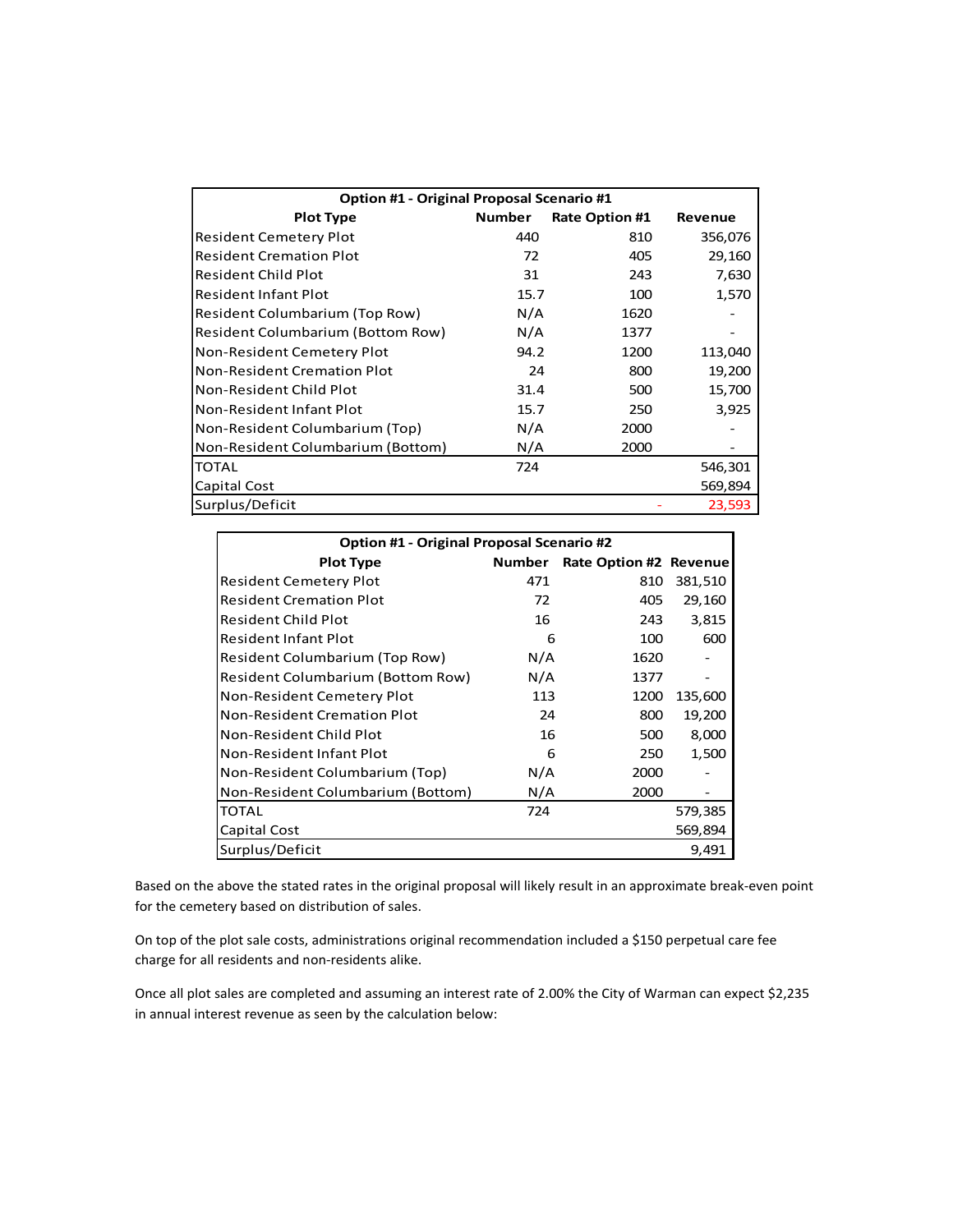| Option #1 - Perpetual Care on all Plots Scenario #1 |         |  |
|-----------------------------------------------------|---------|--|
| <b>Opening Balance</b>                              | 3,150   |  |
| Warman Memorial Gardens Estimated Perpetual Care    | 108,600 |  |
| lTotal Balance Once All Plots in Phase 1 are sold   | 111,750 |  |
| <b>Estimated Annual Interest Return</b>             | 2.00%   |  |
| Annual Interest Revenue Phase I                     | 2.235   |  |

#### **4.0 Option #2**

The second option in revising the Warman Memorial Gardens fee structure is twofold:

1. Make all resident and non-resident plots the same price

2. Potentially only requiring non-residents to pay the perpetual care charge. This reasoning is based upon the surviving residence property of the deceased resident would continue to provide property tax revenues to the community (in perpetuity) and non-residents provide no taxation benefit or revenue generation opportunities and therefore should be subject to a perpetual care fee to the community.

The first point in this option would require the following pricing in order to break even on plot sales.

| Item                                     | <b>Current Charge</b> | <b>Proposed Charge</b> | Percentage Increase |
|------------------------------------------|-----------------------|------------------------|---------------------|
| <b>Resident Cemetery Plot</b>            | \$500                 | \$900                  | 80.00%              |
| <b>Resident Cremation Plot</b>           | \$250                 | \$500                  | 100.00%             |
| <b>Resident Child Plot</b>               | \$150                 | \$250                  | 66.67%              |
| <b>Resident Infant Plot</b>              | \$150                 | \$100                  | $-33.33%$           |
| Resident Columbarium (Top Row)           | \$1,000               | \$1,620                | 62.00%              |
| <b>Resident Columbarium (Bottom Row)</b> | \$850                 | \$1,377                | 62.00%              |
| Non-Resident Cemetery Plot               | \$750                 | \$900                  | 20.00%              |
| Non-Resident Cremation Plot              | \$280                 | \$500                  | 185.00%             |
| Non-Resident Child                       | \$350                 | \$250                  | 78.57%              |
| Non-Resident Infant                      | \$350                 | \$100                  | $-71.43%$           |
| Non-Resident Columbarium (Top)           | \$1,000               | \$1,620                | 62.00%              |
| Non-Resident Columbarium (Bottom)        | \$850                 | \$1,377                | 62.00%              |
| <b>Cremation Remains Internment</b>      | \$240                 | \$240                  | -                   |
| Perpetual Care (In Addition to Above)    | \$100                 | \$150                  | 50.00%              |

The above pricing model, under the same scenarios as option #1, would result in the following projections: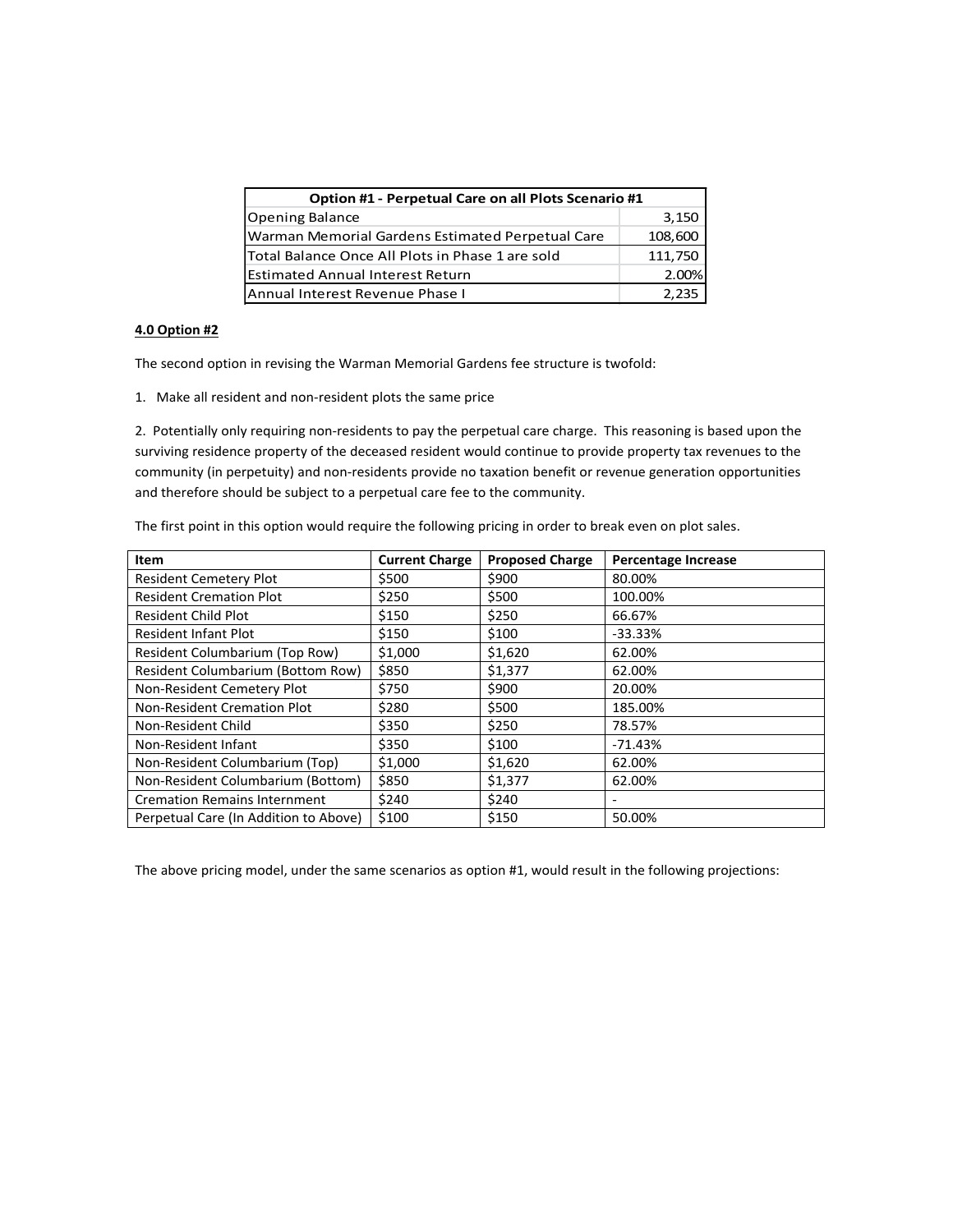| Option #2 - Same Rates for Residents and Non-Residents Scenario #1 |               |                       |         |
|--------------------------------------------------------------------|---------------|-----------------------|---------|
| <b>Plot Type</b>                                                   | <b>Number</b> | <b>Rate Option #2</b> | Revenue |
| <b>Resident Cemetery Plot</b>                                      | 440           | 900                   | 395,640 |
| <b>Resident Cremation Plot</b>                                     | 72            | 500                   | 36,000  |
| <b>Resident Child Plot</b>                                         | 31            | 250                   | 7,850   |
| <b>Resident Infant Plot</b>                                        | 15.7          | 100                   | 1,570   |
| Resident Columbarium (Top Row)                                     | N/A           | 1620                  |         |
| Resident Columbarium (Bottom Row)                                  | N/A           | 1377                  |         |
| Non-Resident Cemetery Plot                                         | 94.2          | 900                   | 84,780  |
| Non-Resident Cremation Plot                                        | 24            | 500                   | 12,000  |
| Non-Resident Child Plot                                            | 31.4          | 250                   | 7,850   |
| Non-Resident Infant Plot                                           | 15.7          | 100                   | 1,570   |
| Non-Resident Columbarium (Top)                                     | N/A           | 2000                  |         |
| Non-Resident Columbarium (Bottom)                                  | N/A           | 2000                  |         |
| <b>TOTAL</b>                                                       | 724           |                       | 547,260 |
| Capital Cost                                                       |               |                       | 569,894 |
| Surplus/Deficit                                                    |               |                       | 22,634  |

| Option #2 - Same Rates for Residents and Non-Residents Scenario #2 |        |                        |         |
|--------------------------------------------------------------------|--------|------------------------|---------|
| <b>Plot Type</b>                                                   | Number | Rate Option #2 Revenue |         |
| Resident Cemetery Plot                                             | 471    | 900                    | 423,900 |
| <b>Resident Cremation Plot</b>                                     | 72     | 500                    | 36,000  |
| <b>Resident Child Plot</b>                                         | 16     | 250                    | 3,925   |
| <b>Resident Infant Plot</b>                                        | 6      | 100                    | 600     |
| Resident Columbarium (Top Row)                                     | N/A    | 1620                   |         |
| Resident Columbarium (Bottom Row)                                  | N/A    | 1377                   |         |
| Non-Resident Cemetery Plot                                         | 113    | 900                    | 101,700 |
| Non-Resident Cremation Plot                                        | 24     | 500                    | 12,000  |
| Non-Resident Child Plot                                            | 16     | 250                    | 4,000   |
| Non-Resident Infant Plot                                           | 6      | 100                    | 600     |
| Non-Resident Columbarium (Top)                                     | N/A    | 2000                   |         |
| Non-Resident Columbarium (Bottom)                                  | N/A    | 2000                   |         |
| <b>TOTAL</b>                                                       | 724    |                        | 582,725 |
| Capital Cost                                                       |        |                        | 569,894 |
| Surplus/Deficit                                                    |        |                        | 12,831  |

As seen with the above, this scenario would result in similar revenue as option #1.

The differences between these strategies has minimal to no impact financially, but instead is a decision based upon structure. For instance, is a resident of the City of Warman entitled to a discount or cheaper grave site than a non-resident.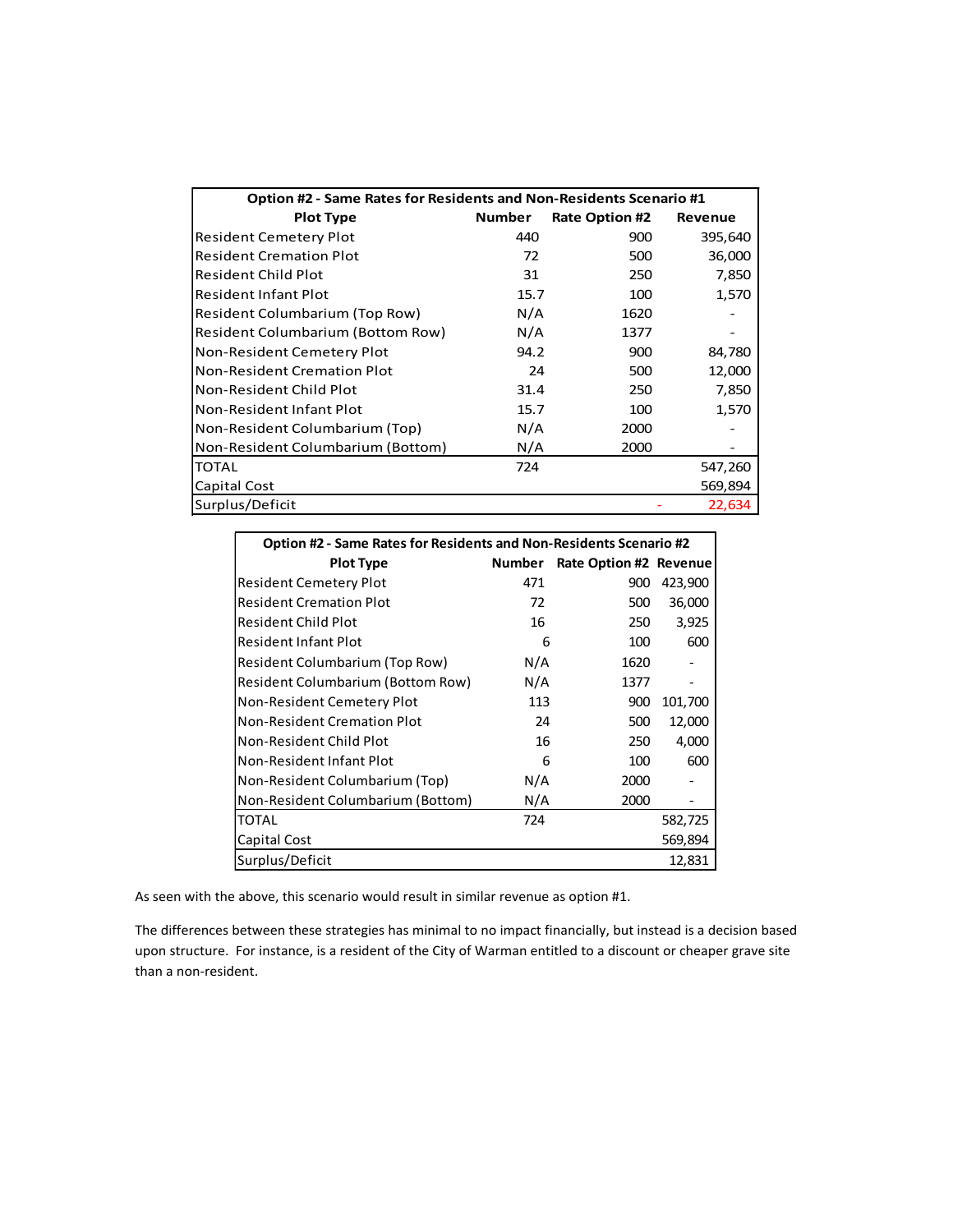In administrations review of other Municipal rates, it was found that only 3 out of 14 municipalities charged residents cheaper rates than non-residents (Warman, Martensville and North Battleford), while the remaining 11 municipalities had a standard rate for residents and non-residents alike.

Another consideration to be taken into account when determining whether to have separate resident and nonresident rates is life span of the cemetery itself. With Martensville's cemetery recently opening, if this option is selected it will result in substantially cheaper costs for Martensville residents to purchase a plot in Warman (\$1,200 for a residential plot in Martensville, compared to \$900 non-resident plot in Warman). Due to this financial incentive, it likely shortens the life span/capacity of the cemetery as plots will be purchased at a quicker rate due to the financial incentive for non-residents.

On the other hand, there has been an increased focus on regional partnerships in recent years and having the same rates for residents and non-residents would support this.

#### **5.0 Perpetual Care**

The second consideration in option #2 is perpetual care and potentially only requiring non-residents to pay the perpetual care charge. This reasoning is based upon the surviving residence property of the deceased resident would continue to provide property tax revenues to the community (in perpetuity) and non-residents provide no taxation benefit or revenue generation opportunities and therefore should be subject to a perpetual care fee to the community.

Some considerations when evaluating this option is as follows:

1. If only non-residents are charged perpetual care, the fund will see minimal growth over the life of the cemetery, due to the fact that only a small percentage (approximately 25%) of plots are expected to be sold to non-residents. Perpetual care under this scenario is as follows:

| Option #2 - Perpetual Care on non-residents only Scenario #1 |        |  |
|--------------------------------------------------------------|--------|--|
| <b>Opening Balance</b>                                       | 3,150  |  |
| Warman Memorial Gardens Estimated Perpetual Care             | 24,795 |  |
| lTotal Balance Once All Plots in Phase 1 are sold            | 27,945 |  |
| <b>Estimated Annual Interest Return</b>                      | 2.00%  |  |
| Annual Interest Revenue                                      |        |  |

This option results in \$1,676 less annually than option #1.

2. Property taxes are levied based on a property and not a specific resident. So although a resident may be leaving behind a home within Warman that will continue to pay property taxes (from a different resident); these taxes are typically used to provide service to the home and current home owners/residents. Essentially taxes would be used to subsidize services to previous residents under this option.

3. Perpetual Care is a user fee; by charging perpetual care the ultimate users of the cemetery are bearing the majority of the cost of future maintenance.